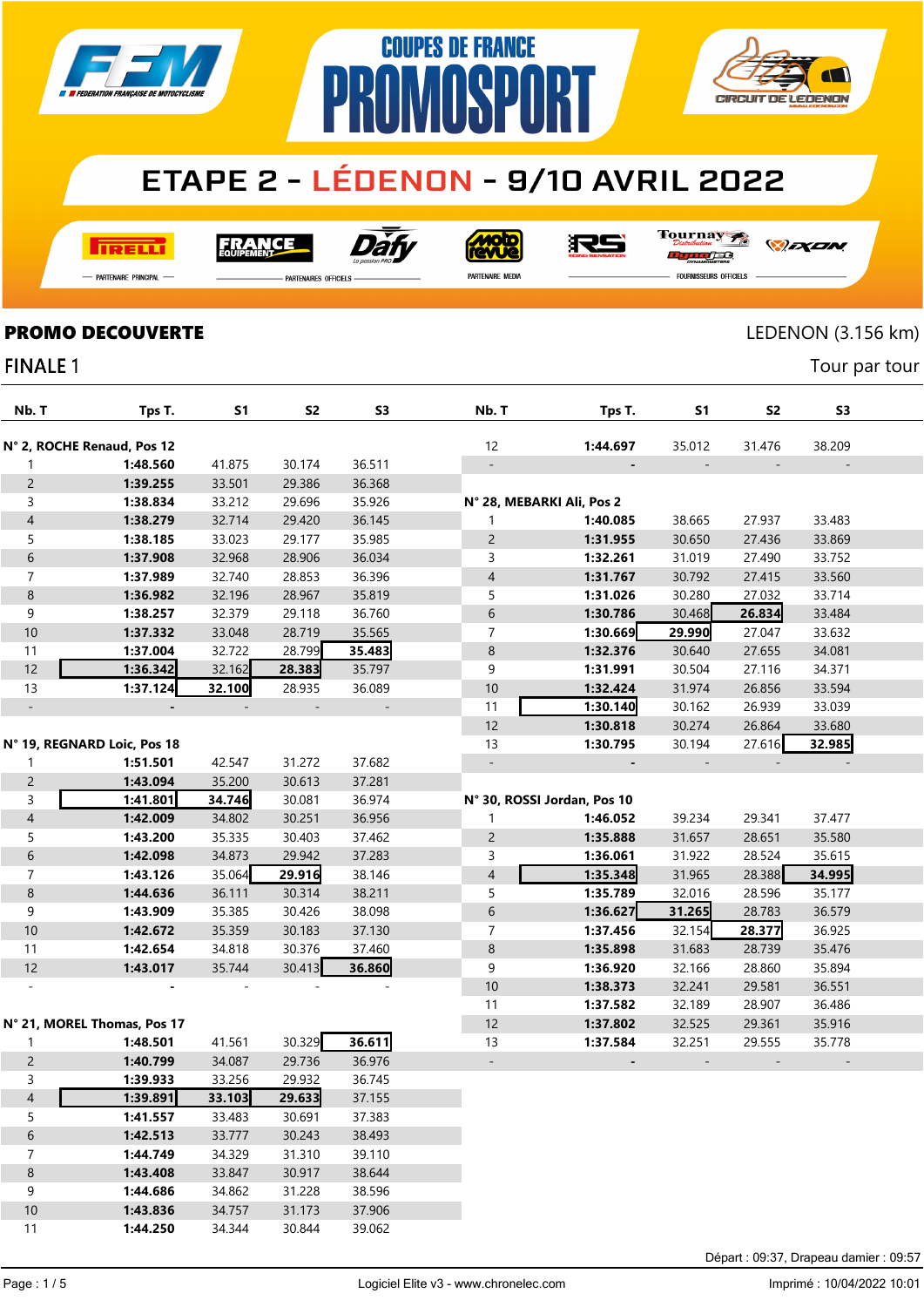

**COUPES DE FRANCE** 

**NMNSPNRT** 

**I तत्वच**र्च

Dàt **FRANCE** 

**MOLO**<br>AVVe

RS

Tournay orse

**CIRCUIT DE LEDENON** 

- Partenaire Principal

**PARTENAIRES OFFICIELS** 

PR

PARTENAIRE MEDIA

**FOURNISSEURS OFFICIELS** 

*DEXEN* 

Tour par tour

#### **PROMO DECOUVERTE** LEDENON (3.156 km)

#### **FINALE 1**

| Nb. T                    | Tps T.                             | S1     | S2     | S <sub>3</sub> | Nb. T                    | Tps T.                        | S1     | S2     | S <sub>3</sub> |  |
|--------------------------|------------------------------------|--------|--------|----------------|--------------------------|-------------------------------|--------|--------|----------------|--|
|                          | N° 31, MONIER Regis, Pos 16        |        |        |                | 4                        | 1:46.376                      | 35.848 | 31.332 | 39.196         |  |
| 1                        | 1:45.075                           | 40.162 | 29.038 | 35.875         | 5                        | 1:47.192                      | 36.189 | 31.661 | 39.342         |  |
| $\overline{2}$           | 1:36.165                           | 32.146 | 28.837 | 35.182         | 6                        | 1:47.284                      | 36.523 | 31.865 | 38.896         |  |
| 3                        | 1:36.103                           | 32.222 | 28.728 | 35.153         | $\overline{7}$           | 1:47.231                      | 36.225 | 31.942 | 39.064         |  |
| $\overline{4}$           | 1:37.967                           | 32.914 | 29.219 | 35.834         | 8                        | 1:47.550                      | 36.503 | 31.912 | 39.135         |  |
| 5                        | 1:38.779                           | 32.409 | 29.467 | 36.903         | 9                        | 1:49.182                      | 36.096 | 32.821 | 40.265         |  |
| $\,$ 6 $\,$              | 1:39.274                           | 33.536 | 29.400 | 36.338         | 10                       | 1:47.621                      | 36.287 | 31.989 | 39.345         |  |
| $\overline{7}$           | 1:39.507                           | 33.380 | 29.516 | 36.611         | 11                       | 1:48.833                      | 36.601 | 32.434 | 39.798         |  |
| $\,8\,$                  | 1:41.048                           | 33.643 | 30.226 | 37.179         | 12                       | 1:50.092                      | 36.624 | 33.203 | 40.265         |  |
| 9                        | 1:40.548                           | 33.341 | 30.059 | 37.148         | $\overline{\phantom{0}}$ |                               |        |        |                |  |
| 10                       | 1:38.476                           | 33.303 | 29.185 | 35.988         |                          |                               |        |        |                |  |
| 11                       | 1:40.529                           | 33.451 | 30.474 | 36.604         |                          | N° 67, MANENT Louis, Pos 15   |        |        |                |  |
| 12                       | 1:40.608                           | 34.146 | 29.822 | 36.640         | 1                        | 1:47.601                      | 40.955 | 29.889 | 36.757         |  |
| 13                       | 1:40.311                           | 32.858 | 29.713 | 37.740         | $\overline{2}$           | 1:39.775                      | 33.232 | 30.015 | 36.528         |  |
| $\overline{\phantom{a}}$ |                                    |        |        |                | 3                        | 1:40.424                      | 33.367 | 30.539 | 36.518         |  |
|                          |                                    |        |        |                | $\overline{\mathcal{A}}$ | 1:38.427                      | 32.785 | 29.640 | 36.002         |  |
|                          | N° 47, ROCQUET Michel, Pos 1       |        |        |                | 5                        | 1:39.467                      | 33.144 | 29.845 | 36.478         |  |
| 1                        | 1:38.154                           | 36.381 | 27.680 | 34.093         | 6                        | 1:38.285                      | 32.780 | 29.573 | 35.932         |  |
| $\overline{c}$           | 1:32.581                           | 31.437 | 27.274 | 33.870         | 7                        | 1:37.560                      | 32.646 | 29.150 | 35.764         |  |
| 3                        | 1:32.870                           | 31.276 | 27.296 | 34.298         | 8                        | 1:37.128                      | 32.398 | 29.300 | 35.430         |  |
| $\sqrt{4}$               | 1:31.949                           | 31.054 | 27.349 | 33.546         | 9                        | 1:37.738                      | 32.145 | 29.415 | 36.178         |  |
| 5                        | 1:31.974                           | 31.186 | 27.246 | 33.542         | 10                       | 1:37.569                      | 32.478 | 29.074 | 36.017         |  |
| $\,$ 6 $\,$              | 1:31.983                           | 31.090 | 27.196 | 33.697         | 11                       | 1:38.380                      | 32.670 | 29.702 | 36.008         |  |
| $\overline{7}$           | 1:31.206                           | 30.740 | 27.167 | 33.299         | 12                       | 1:38.906                      | 32.963 | 29.462 | 36.481         |  |
| $\,8\,$                  | 1:31.581                           | 30.928 | 27.189 | 33.464         | 13                       | 1:39.553                      | 32.787 | 30.616 | 36.150         |  |
| 9                        | 1:30.518                           | 30.725 | 26.631 | 33.162         | $\overline{\phantom{a}}$ |                               |        |        |                |  |
| 10                       | 1:31.986                           | 31.822 | 26.805 | 33.359         |                          |                               |        |        |                |  |
| 11                       | 1:30.368                           | 30.262 | 26.935 | 33.171         |                          | N° 72, BORDENAVE Hugo, Pos 19 |        |        |                |  |
| 12                       | 1:31.009                           | 30.333 | 27.336 | 33.340         | 1                        | 1:54.699                      | 44.045 | 31.851 | 38.803         |  |
| 13                       | 1:30.671                           | 30.526 | 27.077 | 33.068         | $\overline{c}$           | 1:44.471                      | 35.093 | 31.321 | 38.057         |  |
| $\overline{\phantom{a}}$ |                                    |        |        |                | 3                        | 1:45.899                      | 35.282 | 31.597 | 39.020         |  |
|                          |                                    |        |        |                | $\overline{\mathcal{A}}$ | 1:46.314                      | 35.620 | 31.331 | 39.363         |  |
|                          | N° 61, CORALLINI Guillaume, Pos 21 |        |        |                | 5                        | 1:44.821                      | 35.885 | 31.274 | 37.662         |  |
| 1                        | 1:52.021                           | 47.556 | 28.288 | 36.177         | 6                        | 1:44.184                      | 34.542 | 31.459 | 38.183         |  |
| $\overline{c}$           | 1:35.931                           | 32.792 | 27.765 | 35.374         | 7                        | 1:46.048                      | 35.315 | 31.306 | 39.427         |  |
| 3                        | 1:36.008                           | 32.960 | 28.797 | 34.251         | $\bf 8$                  | 1:44.355                      | 35.655 | 30.875 | 37.825         |  |
| $\sqrt{4}$               | 1:34.888                           | 32.206 | 28.347 | 34.335         | 9                        | 1:42.972                      | 35.050 | 30.555 | 37.367         |  |
|                          |                                    |        |        |                | $10$                     | 1:44.227                      | 35.216 | 31.241 | 37.770         |  |
|                          |                                    |        |        |                | 11                       | 1:43.978                      | 34.778 | 31.003 | 38.197         |  |
|                          | N° 66, BARADAT Jerome, Pos 20      |        |        |                | 12                       | 1:43.373                      | 35.199 | 30.728 | 37.446         |  |
| 1                        | 1:53.529                           | 43.639 | 31.815 | 38.075         |                          |                               |        |        |                |  |
| $\mathsf{2}\,$           | 1:44.371                           | 35.182 | 31.126 | 38.063         |                          |                               |        |        |                |  |
| 3                        | 1:46.564                           | 36.235 | 31.514 | 38.815         |                          |                               |        |        |                |  |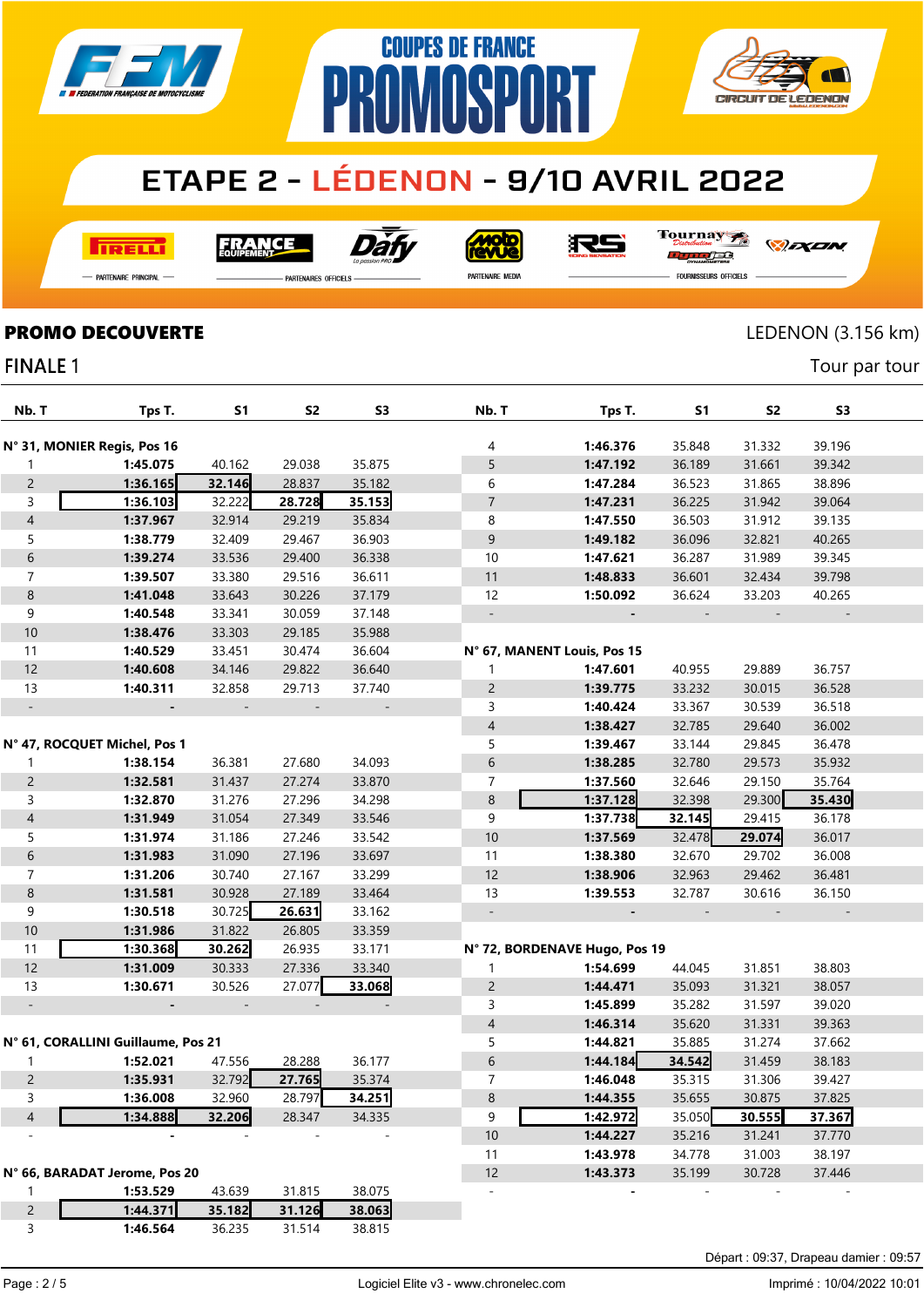

**NMNSPNRT** 

**COUPES DE FRANCE** 

**TRELLI** 

**FRANCE** 

Dài

**Moto**<br>EWJE

Tournay RS n <del>n i</del>

*DEXEN* o/se

— Partenaire Principal

**PARTENAIRES OFFICIELS** 

PR

PARTENAIRE MEDIA

**FOURNISSEURS OFFICIELS** 

 $\overline{\mathcal{N}}$ 

**CIRCUIT DE LEDENON** 

Tour par tour

### **PROMO DECOUVERTE** LEDENON (3.156 km)

#### **FINALE 1**

| Nb. T                    | Tps T.                                | S1     | <b>S2</b> | S <sub>3</sub> | Nb. T                        | Tps T.   | S1     | S2     | S <sub>3</sub> |  |
|--------------------------|---------------------------------------|--------|-----------|----------------|------------------------------|----------|--------|--------|----------------|--|
|                          | N° 99, MUSSO Luca, Pos 13             |        |           |                | 11                           | 1:34.931 | 31.717 | 28.862 | 34.352         |  |
| 1                        | 1:46.777                              | 41.242 | 29.805    | 35.730         | 12                           | 1:35.157 | 31.502 | 29.161 | 34.494         |  |
| $\overline{2}$           | 1:37.831                              | 32.960 | 29.460    | 35.411         | 13                           | 1:34.333 | 31.904 | 28.162 | 34.267         |  |
| 3                        | 1:39.389                              | 33.188 | 30.169    | 36.032         | $\overline{\phantom{a}}$     |          |        |        |                |  |
| $\overline{\mathcal{A}}$ | 1:39.586                              | 33.716 | 29.898    | 35.972         |                              |          |        |        |                |  |
| 5                        | 1:39.457                              | 33.201 | 30.055    | 36.201         | N° 113, FAVRE Etienne, Pos 9 |          |        |        |                |  |
| $\boldsymbol{6}$         | 1:40.060                              | 34.501 | 29.679    | 35.880         | 1                            | 1:47.588 | 41.590 | 29.608 | 36.390         |  |
| 7                        | 1:37.456                              | 32.849 | 29.205    | 35.402         | $\overline{2}$               | 1:37.100 | 32.827 | 28.919 | 35.354         |  |
| 8                        | 1:36.196                              | 32.249 | 28.750    | 35.197         | 3                            | 1:37.008 | 33.180 | 28.776 | 35.052         |  |
| 9                        | 1:37.414                              | 32.530 | 29.022    | 35.862         | 4                            | 1:34.780 | 31.647 | 27.710 | 35.423         |  |
| $10$                     | 1:37.212                              | 32.614 | 29.043    | 35.555         | 5                            | 1:35.469 | 32.387 | 28.160 | 34.922         |  |
| 11                       | 1:37.643                              | 32.547 | 29.216    | 35.880         | 6                            | 1:35.390 | 31.628 | 27.967 | 35.795         |  |
| 12                       | 1:36.815                              | 32.663 | 28.753    | 35.399         | 7                            | 1:34.485 | 31.334 | 27.987 | 35.164         |  |
| 13                       | 1:37.810                              | 32.808 | 29.311    | 35.691         | 8                            | 1:35.682 | 31.984 | 28.913 | 34.785         |  |
| $\overline{\phantom{a}}$ |                                       |        |           |                | 9                            | 1:35.162 | 31.691 | 28.734 | 34.737         |  |
|                          |                                       |        |           |                | 10                           | 1:36.081 | 31.668 | 28.726 | 35.687         |  |
|                          | N° 104, CAZAYOUS Paul, Pos 6          |        |           |                | 11                           | 1:35.169 | 31.777 | 28.573 | 34.819         |  |
| 1                        | 1:43.325                              | 38.470 | 29.338    | 35.517         | 12                           | 1:34.230 | 31.567 | 28.119 | 34.544         |  |
| $\overline{2}$           | 1:35.941                              | 32.346 | 28.016    | 35.579         | 13                           | 1:34.660 | 31.381 | 28.075 | 35.204         |  |
| 3                        | 1:35.924                              | 32.546 | 28.133    | 35.245         | $\overline{\phantom{a}}$     |          |        |        |                |  |
| $\overline{\mathcal{A}}$ | 1:35.584                              | 32.353 | 28.203    | 35.028         |                              |          |        |        |                |  |
| 5                        | 1:34.846                              | 31.690 | 27.999    | 35.157         | N° 122, GIBELIN Leo, Pos 7   |          |        |        |                |  |
| $\boldsymbol{6}$         | 1:34.262                              | 31.706 | 27.661    | 34.895         | 1                            | 1:42.929 | 38.340 | 29.259 | 35.330         |  |
| 7                        | 1:33.520                              | 31.340 | 27.824    | 34.356         | $\overline{c}$               | 1:37.253 | 32.704 | 29.264 | 35.285         |  |
| 8                        | 1:34.586                              | 31.611 | 27.964    | 35.011         | 3                            | 1:36.065 | 32.773 | 28.466 | 34.826         |  |
| 9                        | 1:34.325                              | 31.410 | 27.742    | 35.173         | 4                            | 1:35.262 | 32.197 | 28.094 | 34.971         |  |
| $10$                     | 1:34.019                              | 31.588 | 27.575    | 34.856         | 5                            | 1:34.375 | 31.691 | 28.020 | 34.664         |  |
| 11                       | 1:34.835                              | 32.013 | 28.299    | 34.523         | 6                            | 1:34.348 | 31.931 | 27.775 | 34.642         |  |
| 12                       | 1:33.515                              | 31.252 | 27.622    | 34.641         | 7                            | 1:34.274 | 32.064 | 27.818 | 34.392         |  |
| 13                       | 1:34.161                              | 31.882 | 28.031    | 34.248         | 8                            | 1:33.603 | 31.381 | 27.839 | 34.383         |  |
| $\overline{\phantom{a}}$ |                                       |        |           |                | 9                            | 1:34.318 | 31.713 | 27.883 | 34.722         |  |
|                          |                                       |        |           |                | 10                           | 1:33.826 | 31.795 | 27.729 | 34.302         |  |
|                          | N° 111, MENAGER Francois Regis, Pos 8 |        |           |                | 11                           | 1:35.090 | 32.253 | 28.626 | 34.211         |  |
| 1                        | 1:48.620                              | 43.380 | 29.046    | 36.194         | 12                           | 1:33.340 | 31.561 | 27.672 | 34.107         |  |
| $\overline{c}$           | 1:36.191                              | 32.062 | 29.078    | 35.051         | 13                           | 1:34.445 | 32.005 | 28.196 | 34.244         |  |
| 3                        | 1:33.912                              | 31.357 | 27.895    | 34.660         |                              |          |        |        |                |  |
| $\overline{\mathcal{L}}$ | 1:34.369                              | 31.393 | 28.490    | 34.486         |                              |          |        |        |                |  |
| 5                        | 1:34.907                              | 31.456 | 28.954    | 34.497         |                              |          |        |        |                |  |
| $\sqrt{6}$               | 1:36.218                              | 31.638 | 29.018    | 35.562         |                              |          |        |        |                |  |
| $\overline{7}$           | 1:36.915                              | 32.599 | 28.706    | 35.610         |                              |          |        |        |                |  |
| $\bf 8$                  | 1:35.621                              | 32.573 | 28.712    | 34.336         |                              |          |        |        |                |  |
| 9                        | 1:35.338                              | 32.151 | 28.727    | 34.460         |                              |          |        |        |                |  |

1:36.154 31.935 28.739 35.480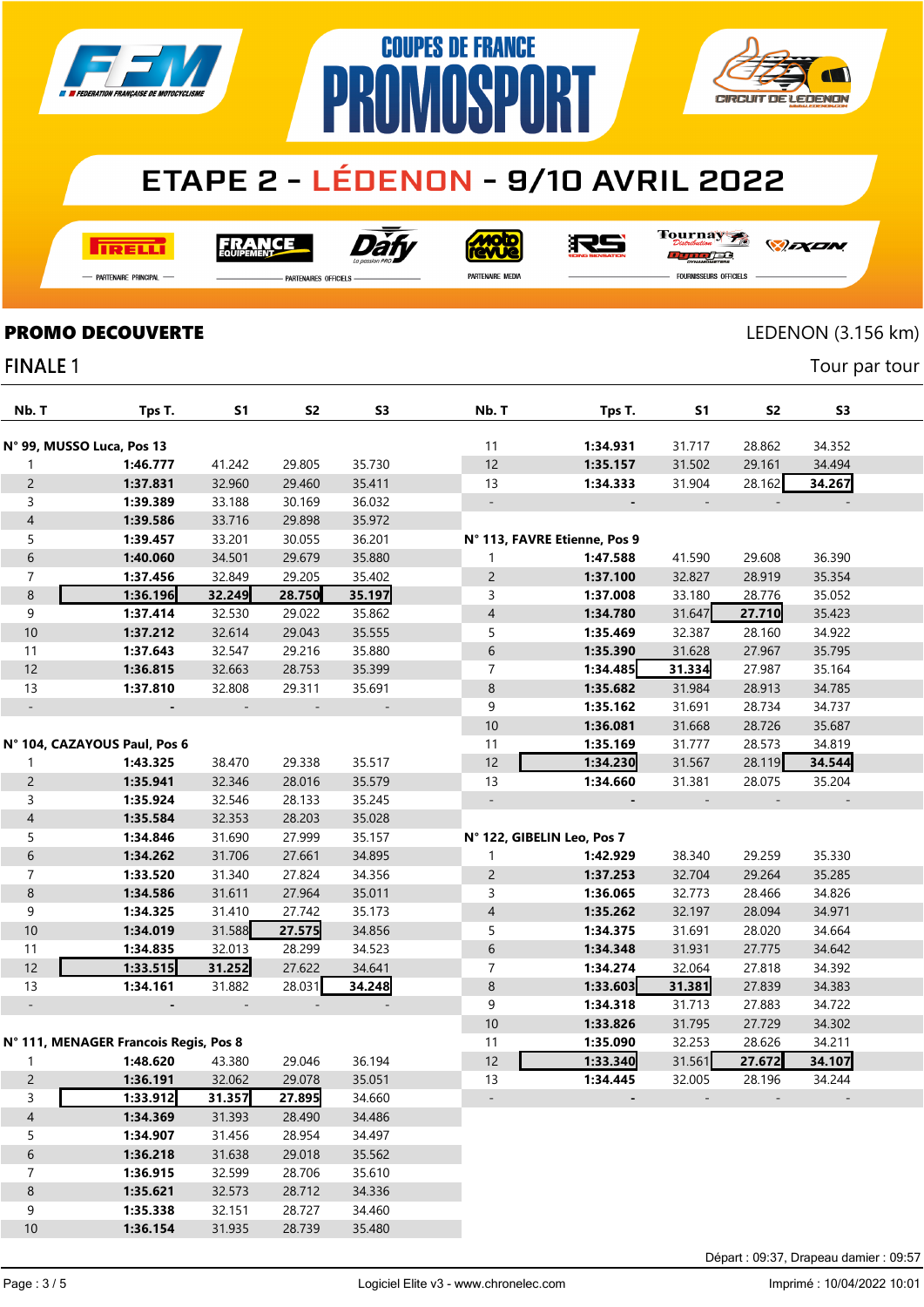

**COUPES DE FRANCE** 

**PROMOSPORT** 

**I तत्वच**र्च

Dat **FRANCE** 

**Moto** 

沢ら

Tournay ra

*DEXEN* 

**CIRCUIT DE LEDENON** 

-<br>Partenaire Principal

**FINALE 1** 

**PARTENAIRES OFFICIELS** 

PARTENAIRE MEDIA

FOURNISSEURS OFFICIELS

### **PROMO DECOUVERTE** LEDENON (3.156 km)

Tour par tour

| Nb. T                     | Tps T.                         | S1     | S <sub>2</sub> | S <sub>3</sub>           | Nb. T                    | Tps T.                           | S1     | S2     | S <sub>3</sub> |  |
|---------------------------|--------------------------------|--------|----------------|--------------------------|--------------------------|----------------------------------|--------|--------|----------------|--|
| N° 154, LEAL David, Pos 4 |                                |        |                |                          | 11                       | 1:37.732                         | 32.920 | 29.221 | 35.591         |  |
| 1                         | 1:39.118                       | 36.918 | 27.726         | 34.474                   | 12                       | 1:37.796                         | 32.735 | 29.310 | 35.751         |  |
| $\overline{2}$            | 1:33.118                       | 31.130 | 27.350         | 34.638                   | 13                       | 1:37.805                         | 33.004 | 29.555 | 35.246         |  |
| 3                         | 1:33.184                       | 31.446 | 27.248         | 34.490                   | $\overline{\phantom{a}}$ |                                  |        |        |                |  |
| $\overline{4}$            | 1:32.307                       | 31.013 | 27.058         | 34.236                   |                          |                                  |        |        |                |  |
|                           | 1:31.461                       |        | 27.196         |                          |                          |                                  |        |        |                |  |
| 5                         |                                | 30.465 |                | 33.800                   |                          | N° 218, MACIACCHINI Remy, Pos 11 |        |        |                |  |
| 6                         | 1:32.353                       | 30.781 | 27.243         | 34.329                   | 1                        | 1:46.073                         | 39.775 | 29.481 | 36.817         |  |
| 7                         | 1:33.360                       | 32.265 | 27.125         | 33.970                   | $\overline{c}$           | 1:36.618                         | 32.579 | 28.764 | 35.275         |  |
| 8                         | 1:32.636                       | 31.038 | 27.481         | 34.117                   | 3                        | 1:36.095                         | 32.511 | 28.234 | 35.350         |  |
| 9                         | 1:32.919                       | 31.355 | 27.605         | 33.959                   | $\overline{4}$           | 1:36.879                         | 32.852 | 28.358 | 35.669         |  |
| 10                        | 1:34.222                       | 30.575 | 27.195         | 36.452                   | 5                        | 1:38.394                         | 33.148 | 28.720 | 36.526         |  |
| 11                        | 1:31.535                       | 30.353 | 27.237         | 33.945                   | 6                        | 1:36.864                         | 32.890 | 28.511 | 35.463         |  |
| 12                        | 1:32.940                       | 30.919 | 27.784         | 34.237                   | $\overline{7}$           | 1:36.770                         | 32.967 | 28.269 | 35.534         |  |
| 13                        | 1:33.739                       | 31.096 | 28.143         | 34.500                   | 8                        | 1:37.336                         | 33.401 | 28.719 | 35.216         |  |
| $\qquad \qquad -$         |                                |        |                |                          | 9                        | 1:37.759                         | 32.939 | 28.897 | 35.923         |  |
|                           |                                |        |                |                          | 10                       | 1:36.982                         | 33.019 | 28.429 | 35.534         |  |
|                           | N° 199, GOCEK Mathieu, Pos 3   |        |                |                          | 11                       | 1:37.063                         | 32.761 | 28.414 | 35.888         |  |
| 1                         | 1:39.138                       | 38.046 | 27.319         | 33.773                   | 12                       | 1:36.324                         | 32.400 | 28.694 | 35.230         |  |
| $\overline{2}$            | 1:33.496                       | 31.946 | 27.533         | 34.017                   | 13                       | 1:40.186                         | 33.443 | 29.346 | 37.397         |  |
| 3                         | 1:33.123                       | 31.648 | 27.407         | 34.068                   | $\overline{\phantom{a}}$ |                                  |        |        |                |  |
| $\overline{4}$            | 1:32.759                       | 31.261 | 27.514         | 33.984                   |                          |                                  |        |        |                |  |
| 5                         | 1:32.315                       | 30.772 | 27.457         | 34.086                   |                          | N° 233, MALTRAIT Aurelien, Pos 5 |        |        |                |  |
| 6                         | 1:32.000                       | 30.675 | 27.215         | 34.110                   | 1                        | 1:44.141                         | 38.966 | 28.976 | 36.199         |  |
| $\overline{7}$            | 1:31.487                       | 30.279 | 27.196         | 34.012                   | $\overline{c}$           | 1:34.940                         | 31.740 | 28.108 | 35.092         |  |
| 8                         | 1:32.996                       | 30.853 | 27.990         | 34.153                   | 3                        | 1:33.393                         | 31.733 | 27.602 | 34.058         |  |
| 9                         | 1:32.419                       | 31.591 | 27.072         | 33.756                   | $\overline{4}$           | 1:33.691                         | 31.970 | 27.712 | 34.009         |  |
| $10$                      | 1:33.207                       | 30.408 | 27.648         | 35.151                   | 5                        | 1:32.416                         | 31.207 | 27.407 | 33.802         |  |
| 11                        | 1:32.901                       | 30.337 | 28.472         | 34.092                   | 6                        | 1:32.745                         | 31.311 | 27.383 | 34.051         |  |
| 12                        | 1:33.078                       | 31.165 | 27.583         | 34.330                   | $\overline{7}$           | 1:31.997                         | 31.092 | 27.327 | 33.578         |  |
| 13                        | 1:33.890                       | 31.071 | 27.978         | 34.841                   | $\,8\,$                  | 1:32.340                         | 31.177 | 27.384 | 33.779         |  |
| $\blacksquare$            |                                | $\sim$ |                | $\overline{\phantom{a}}$ | 9                        | 1:34.569                         | 32.260 | 28.067 | 34.242         |  |
|                           |                                |        |                |                          | 10                       | 1:32.378                         | 31.287 | 27.457 | 33.634         |  |
|                           | N° 212, WILLIAM Yohann, Pos 14 |        |                |                          | 11                       | 1:32.796                         | 31.198 | 27.659 | 33.939         |  |
|                           |                                |        |                |                          |                          |                                  |        |        |                |  |
| 1                         | 1:46.295                       | 40.612 | 29.858         | 35.825                   | 12                       | 1:33.166                         | 31.268 | 28.164 | 33.734         |  |
| $\overline{c}$            | 1:40.331                       | 33.917 | 30.412         | 36.002                   | 13                       | 1:33.252                         | 31.464 | 27.776 | 34.012         |  |
| 3                         | 1:39.566                       | 33.595 | 30.233         | 35.738                   |                          |                                  |        |        |                |  |
| $\overline{4}$            | 1:39.249                       | 33.545 | 29.787         | 35.917                   |                          |                                  |        |        |                |  |
| 5                         | 1:39.133                       | 33.587 | 29.671         | 35.875                   |                          |                                  |        |        |                |  |
| $\sqrt{6}$                | 1:38.833                       | 33.496 | 29.601         | 35.736                   |                          |                                  |        |        |                |  |
| $\overline{7}$            | 1:38.509                       | 33.542 | 29.383         | 35.584                   |                          |                                  |        |        |                |  |
| 8                         | 1:37.406                       | 32.960 | 29.042         | 35.404                   |                          |                                  |        |        |                |  |
| 9                         | 1:38.551                       | 32.842 | 29.494         | 36.215                   |                          |                                  |        |        |                |  |
| $10$                      | 1:37.955                       | 32.739 | 29.398         | 35.818                   |                          |                                  |        |        |                |  |